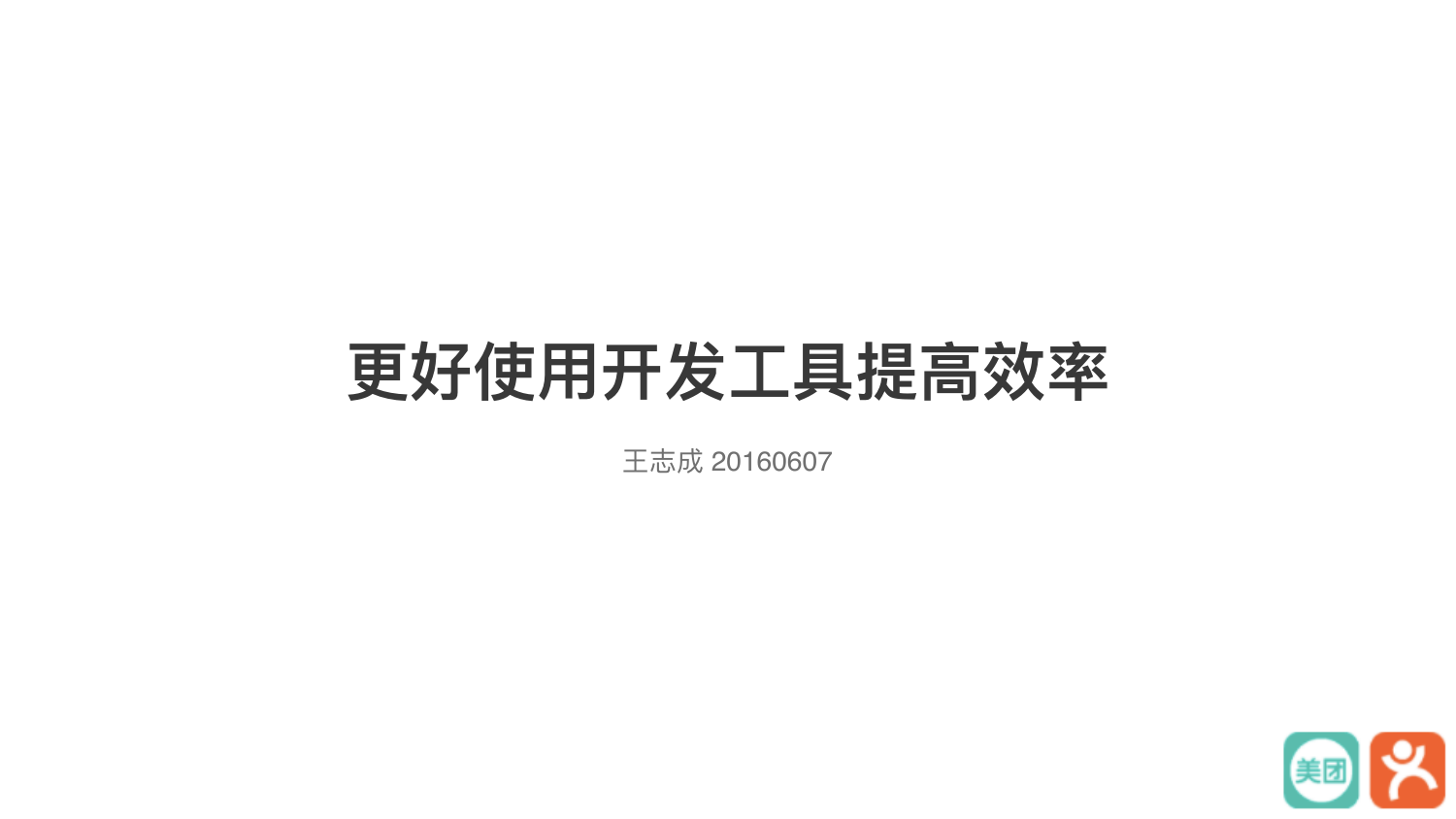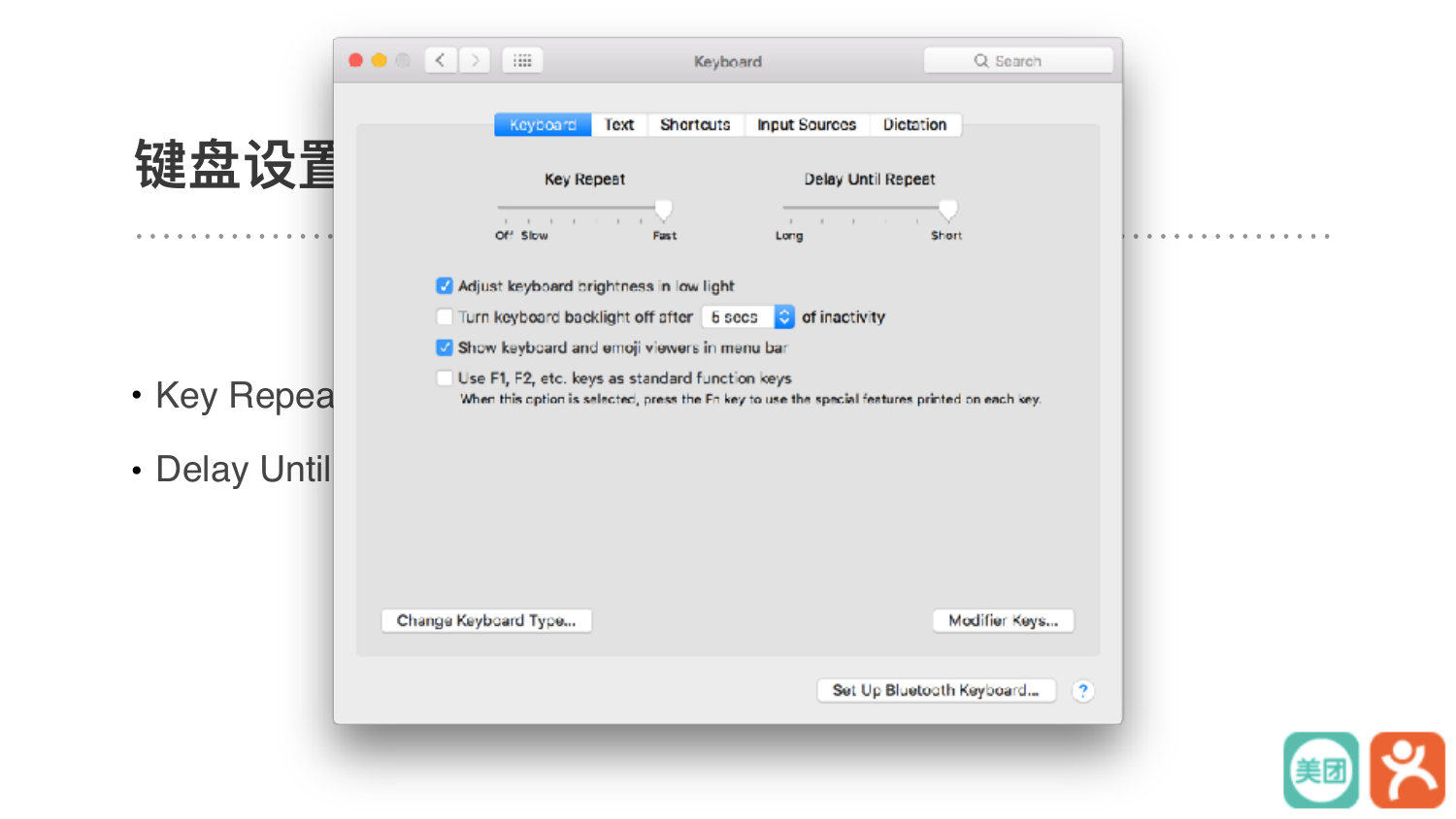

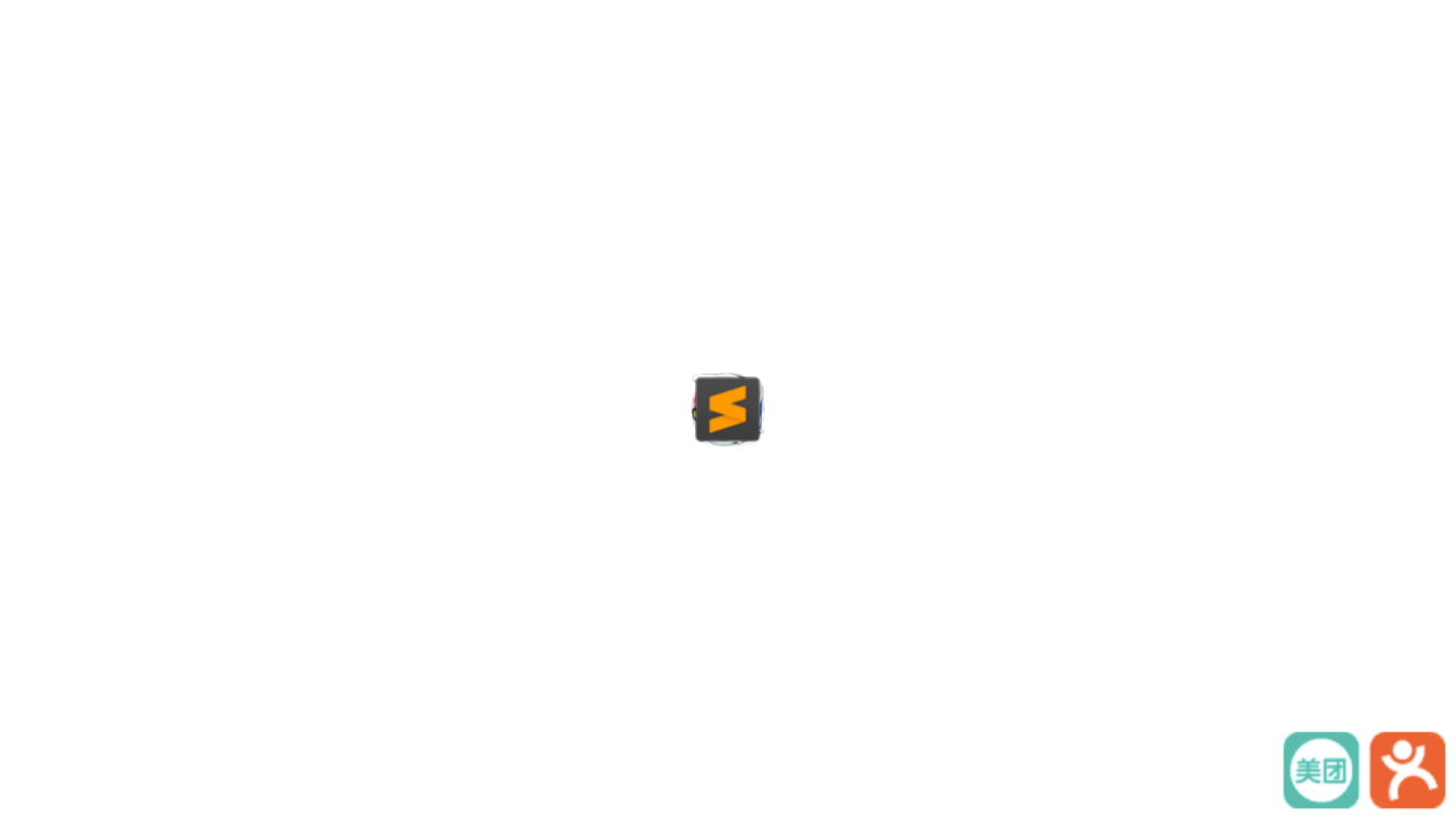

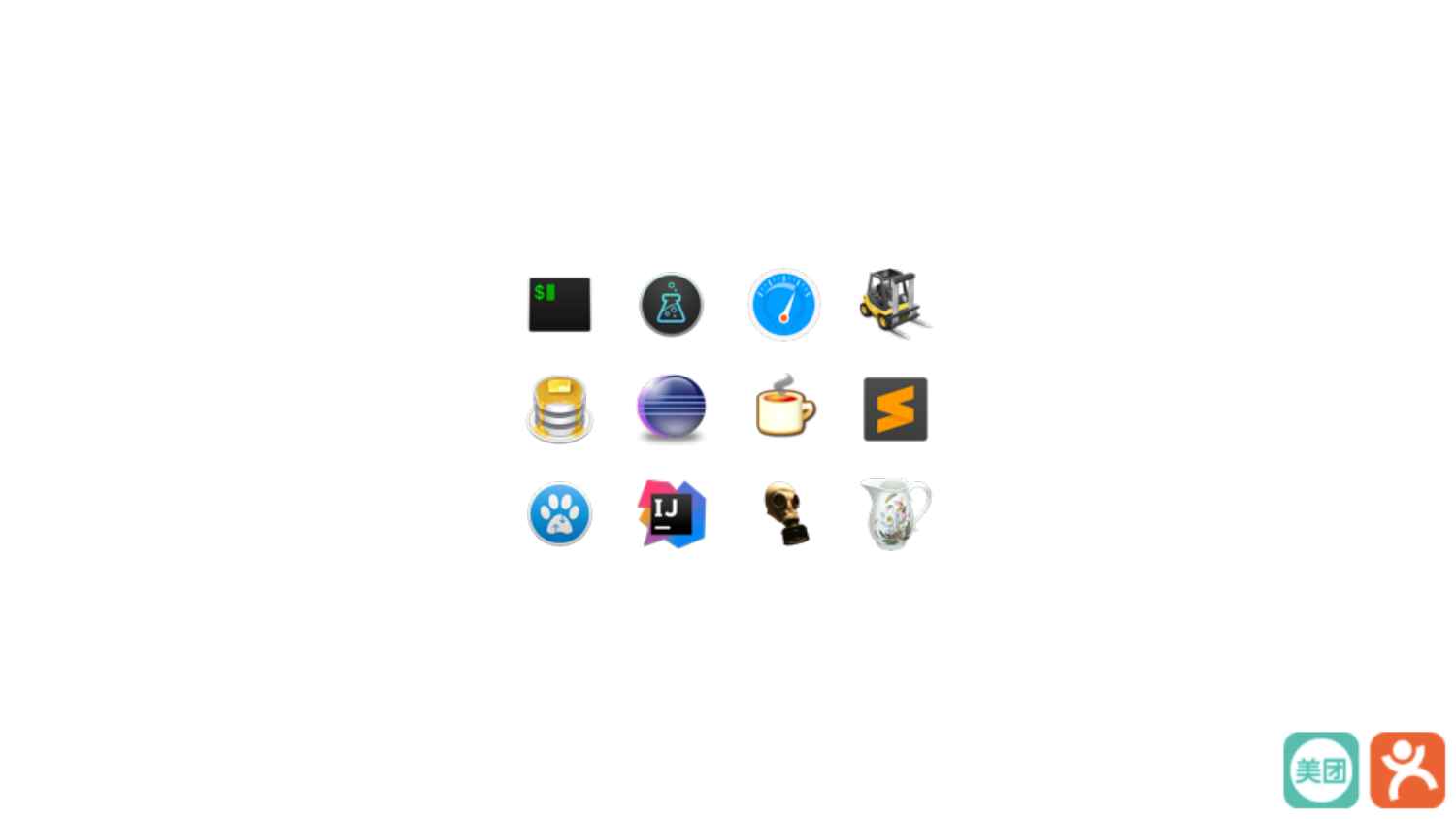## **Bash/Zsh快捷键**

- CTRL+A 定位到行首
- CTRL+E 定位到行尾
- CTRL+U Bash删除光标前的内容, Zsh删除一整行
- CTRL+K 删除光标后的内容
- ESC+[backspace]/Ctrl+W 删除光标前的一个单词
- •Ctrl+R 搜索历史命令
- •Ctrl+\_ 撤销修改
- Ctrl+T 互换字符位置

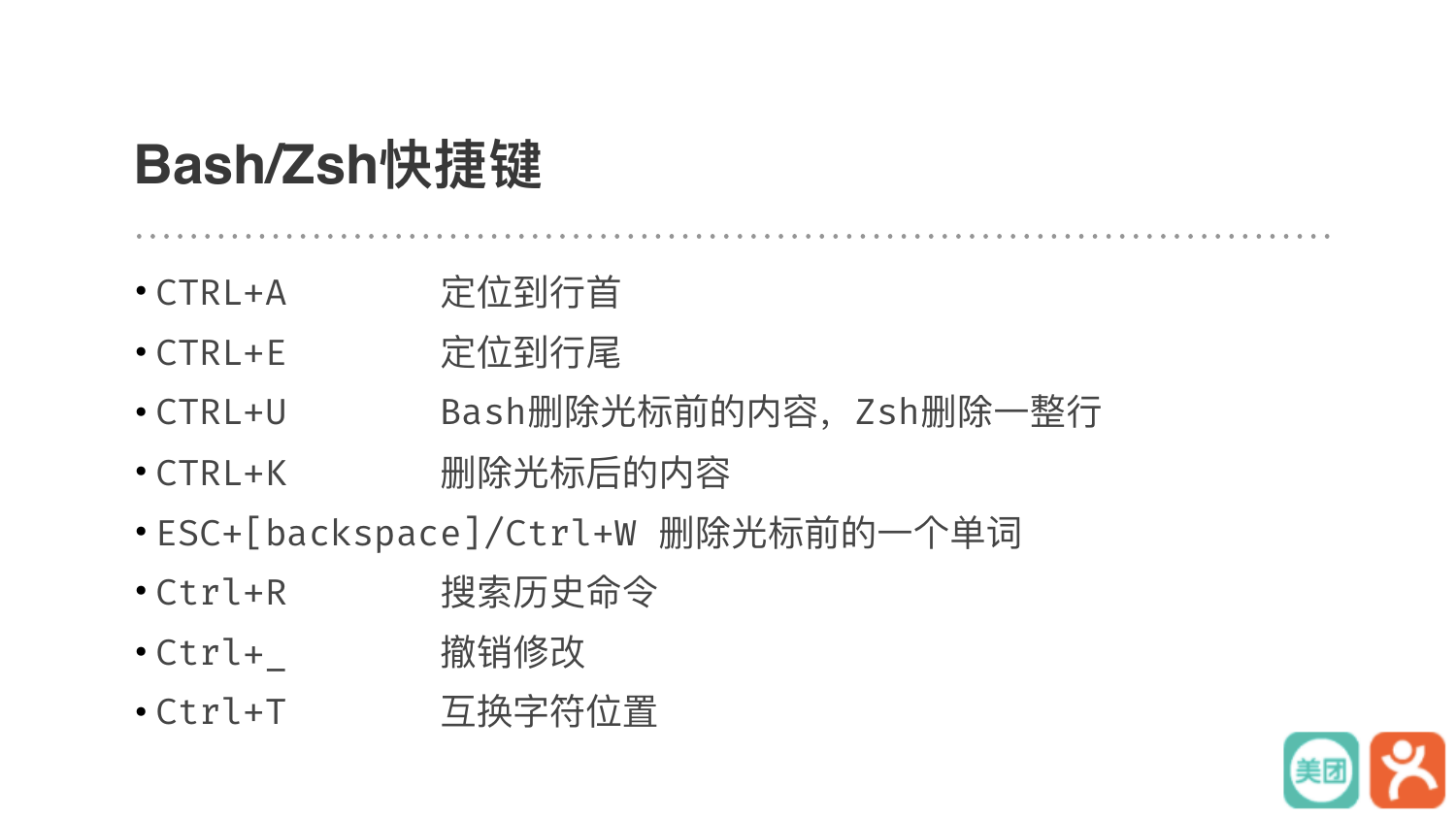## **iTerm⾃定义快捷键**

- •⌘← "HEX CODE" 0x01
- $•$   $\frac{1}{10}$   $\rightarrow$   $\frac{1}{10}$   $\rightarrow$   $\frac{1}{10}$   $\rightarrow$   $\frac{1}{10}$   $\rightarrow$   $\frac{1}{10}$   $\rightarrow$   $\frac{1}{10}$   $\rightarrow$   $\frac{1}{10}$   $\rightarrow$   $\frac{1}{10}$   $\rightarrow$   $\frac{1}{10}$   $\rightarrow$   $\frac{1}{10}$   $\rightarrow$   $\frac{1}{10}$   $\rightarrow$   $\frac{1}{10}$   $\rightarrow$   $\frac{1}{10}$   $\rightarrow$   $\frac{1}{10}$
- •⌥← "SEND ESC SEQ" b
- •⌥→ "SEND ESC SEQ" f
- $\frac{1}{2}$  \* 2 \* THEX CODE " 0x1f
- **Bdelete** "HEX CODE" 0×15
- Cdelete "HEX CODE" 0x1b 0x08

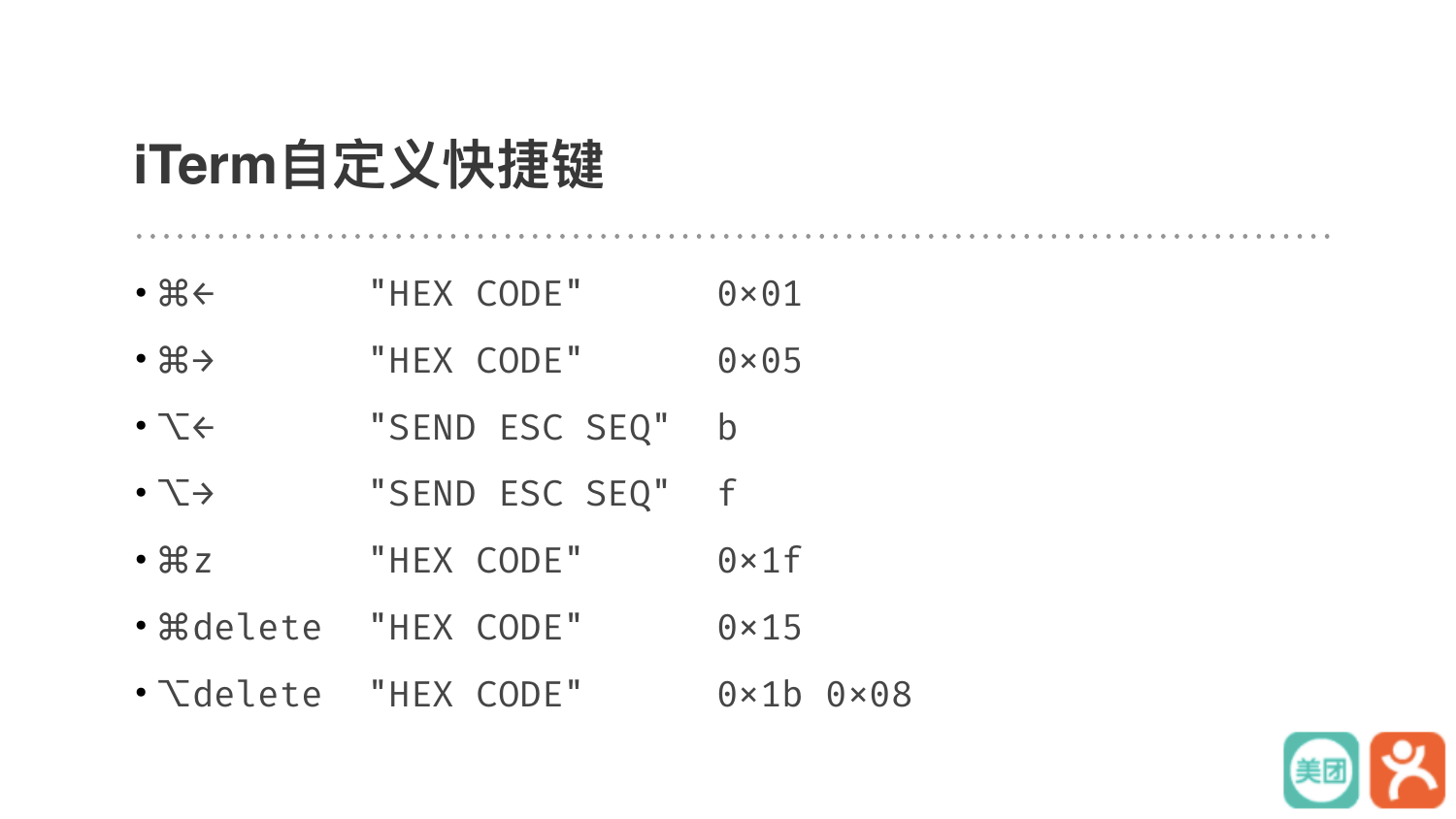## **iTerm快捷键**

•  $#D$  横向Tmux pane

- $B + \hat{U} + D$  纵向 Tmux pane
- $\mathcal{B}+1$  定位tab
- •⌘+U 切换背景是否半透明
- •⌘+Enter 切换全屏
- •⌘+K 清空

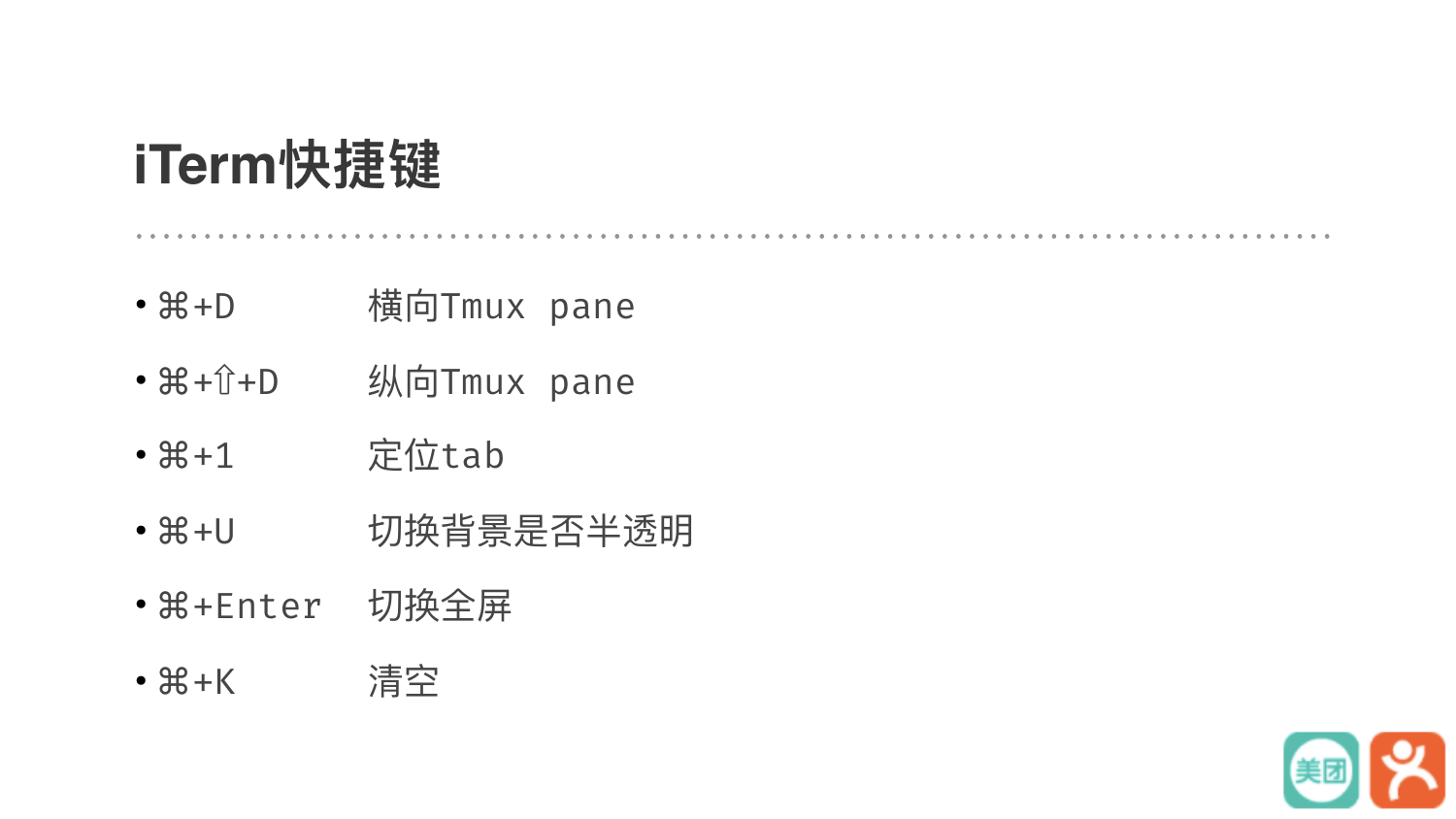## **更好的展示Git diff**

brew install diff-so-fancy git config --global core.pager "diff-so-fancy | less --tabs=4 -RFX"

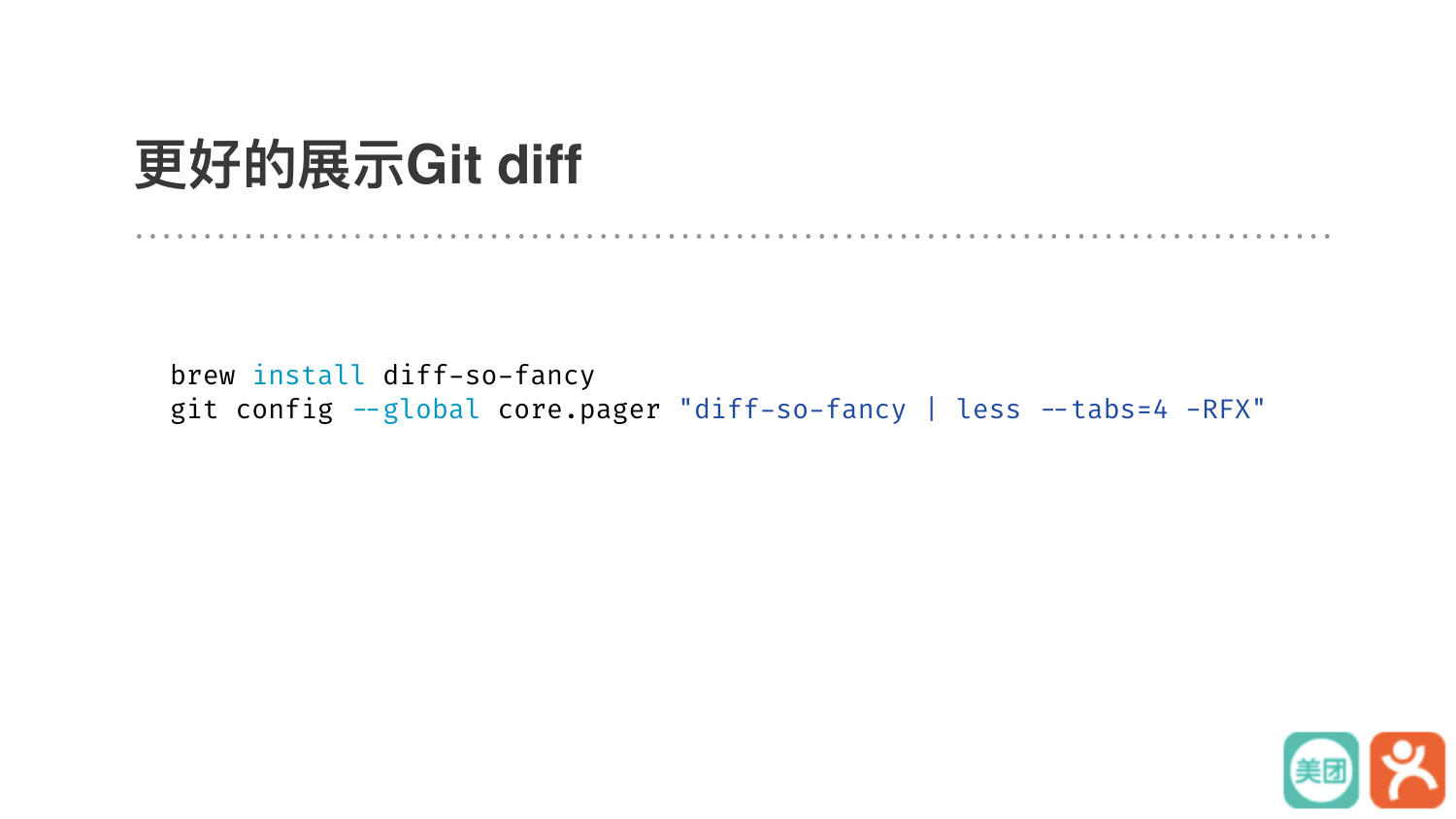```
\bullet\bullet\bullet~/c/diff-so-fancy (fish)
v/code/diff-so-fancy on (master)
) git diff 7fd0cf7c ad58e7f
diff --git a/libs/header_clean/header_clean.pl b/libs/header_clean/header_clean.pl
index 7c544c9..ffd832e 100755
--- a/libs/header_clean/header_clean.pl
+++ b/libs/header_clean/header_clean.pl
00 -2,12 +2,11 00
use strict:
use warmings;
-use File::Basename:
+use File::Core::Basename;
my $remove_file_add_header
                            = 1.-my $remove_file_delete_header = 1;
my $clean_permission_changes = 1;
-my $change_hunk_indicators = -1;
- 4ny $change_chunk_indicators = 1;
\mathbb{R}^2 -34,11 +33,13 \mathbb{R}^2 for (my $i = 0; $i <= $#input; $i++) {
              # Find the second file on the next line: +++ b/README.md
              my $next = $input[++$i];
              $next = /^$ansi_sequence_regex\+\+\+ (\w\/)?(.+?)(\el$)/;
              $next = /^$ansi_sequence_regex\++\s(\w\/)?(.+?)\el$/;
              if ($1) {
                      print $1; # Print out whatever color we're using
              $file_2 = $5;if ($5) {
                      $file_2 = $5;ъ
              # If they're the same it's a modify
              if ($file_1 eq $file_2) {
diff --git a/package.json b/package.json
index 444c17a..b949434 100644
```
#### $\bullet\bullet\bullet$

```
~/code/diff-so-fancy on (master)
I git diff 7fd0cf7c ad58e7f
```
modified: libs/header\_clean/header\_clean.pl

```
@ header_clean.pl:5 @
```

```
use strict;
use warnings;
use File::Basename;
use File::Core::Basename;
```

```
my $remove_file_add_header = 1;
my $remove_file_delete_header = 1;
my Sclean_permission_changes = 1;
my $change_hunk_indicators = -1;
my $change_chunk_indicators = 1;
```

```
@ header_clean.pl:36 @ for (my $i = 0; $i <= $#input; $i++) {
```

```
# Find the second file on the next line: +++ b/README.md
       my Snext = $input[\leftrightarrow$i];
       Snext === /^Sansi_sequence_regex\+\+\+ (\w\/)?(.+?)(\el$)/;
       $next == /^$ansi_sequence_regex\++\s(\w\/)?(.+?)\el$/;
       if (31) {
           print $1; # Print out whatever color we're using
       $file_2 = $5;if(45) {
           $file_2 = $5;# If they're the same it's a modify
       if (3file_1 eq $file_2) {
modified: package.json
```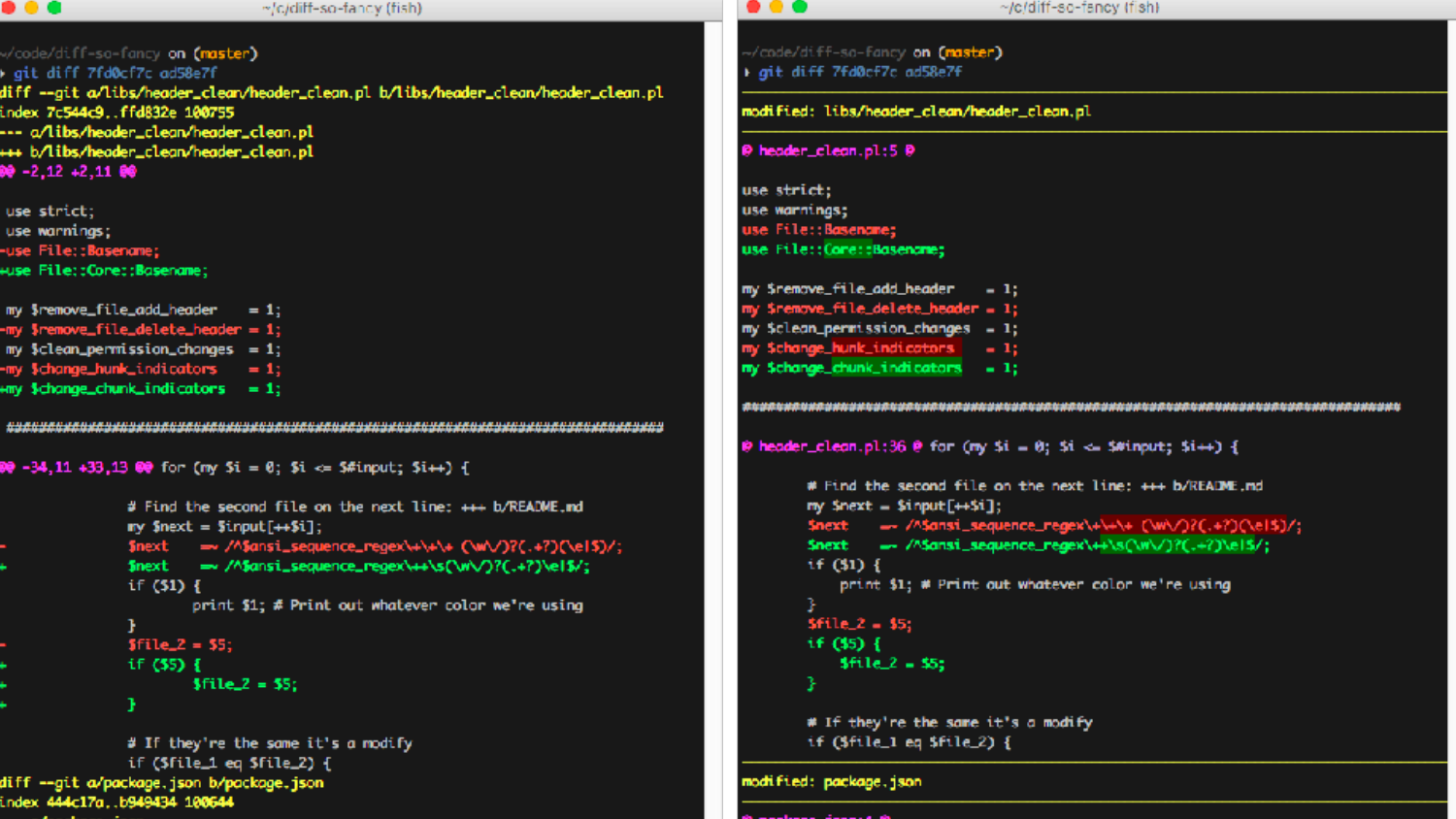#### **更好的代码搜索the\_silver\_search**

#### brew install the\_silver\_searcher

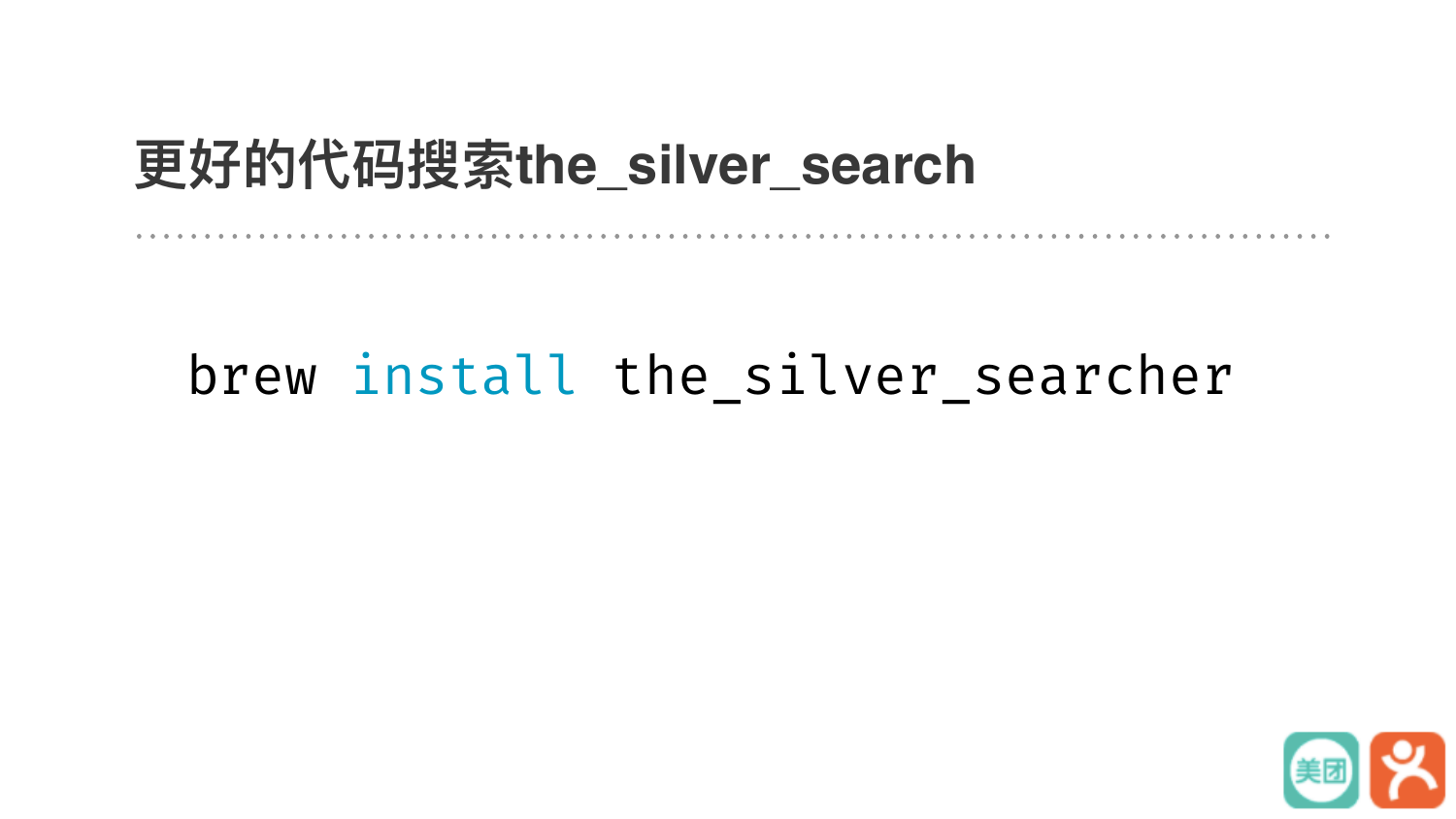## **Sublime Text设置**

alias subl="/Applications/Sublime Text.app/Contents/SharedSupport/bin/subl"

- $B+1+L$  每行行尾插入光标
- •⿏标中键 插⼊光标
- $\texttt{H}$ +D 进中下一个词
- $\mathcal{R}$ +Û+D 复制当前行
- $B+K$ ,  $B+L$  转为小写
- •⌘+K,⌘+U 转为⼤写

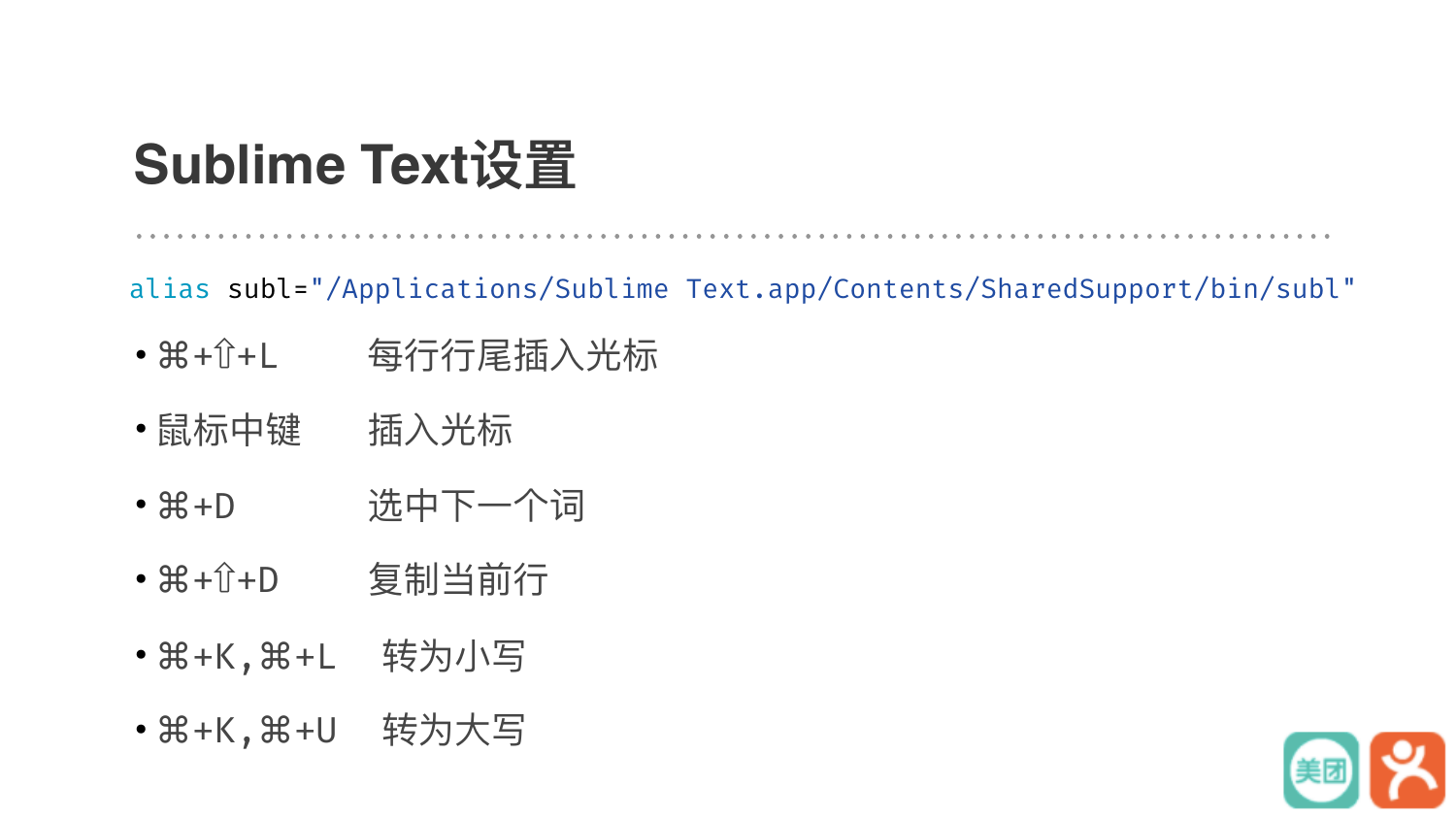```
 "bold_folder_labels": true, 
    "caret style": "phase",
    "close windows_when_empty": true,
     "copy_with_empty_selection": false, 
    "default line ending": "unix",
    "enable tab scrolling": false,
    "font face": "Fira Code",
    "font size": 21,
    "highlight line": true,
     "highlight_modified_tabs": true, 
     "ignored_packages": 
\sim \sim \sim "Vintage"
 ], 
    "indent guide options":
\sim \sim \sim "draw_normal"
 ],
```
"line\_true, true, true, true, true, true, true, true, true, true, true, true, true, true, true, true, true, tru

 $\{$ 

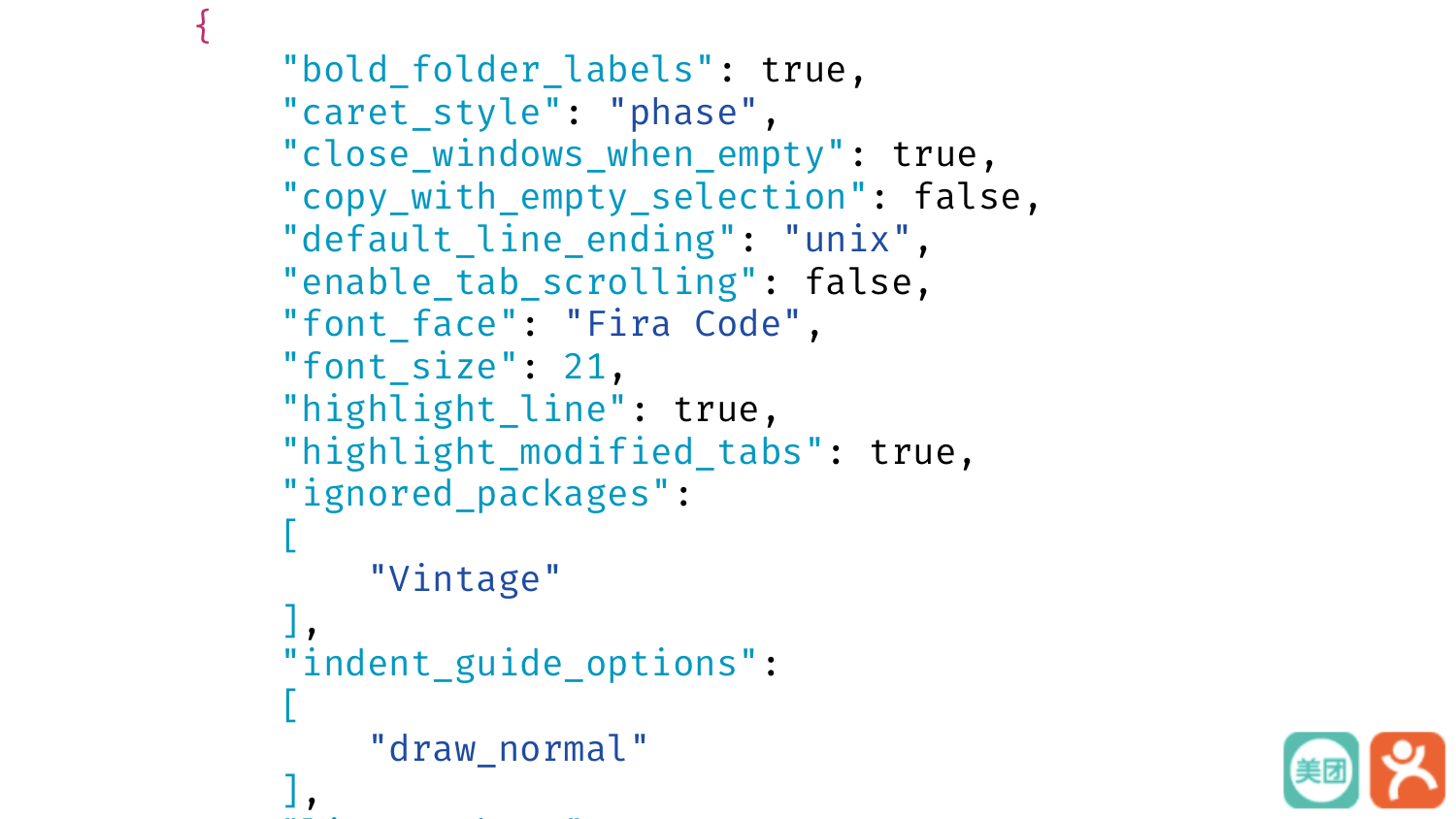## **IntelliJ IDEA**

- •Maven Helper
- •MyBatis plugin
- •FindBugs-IDEA
- •CamelCase (Alt+Shift+U)

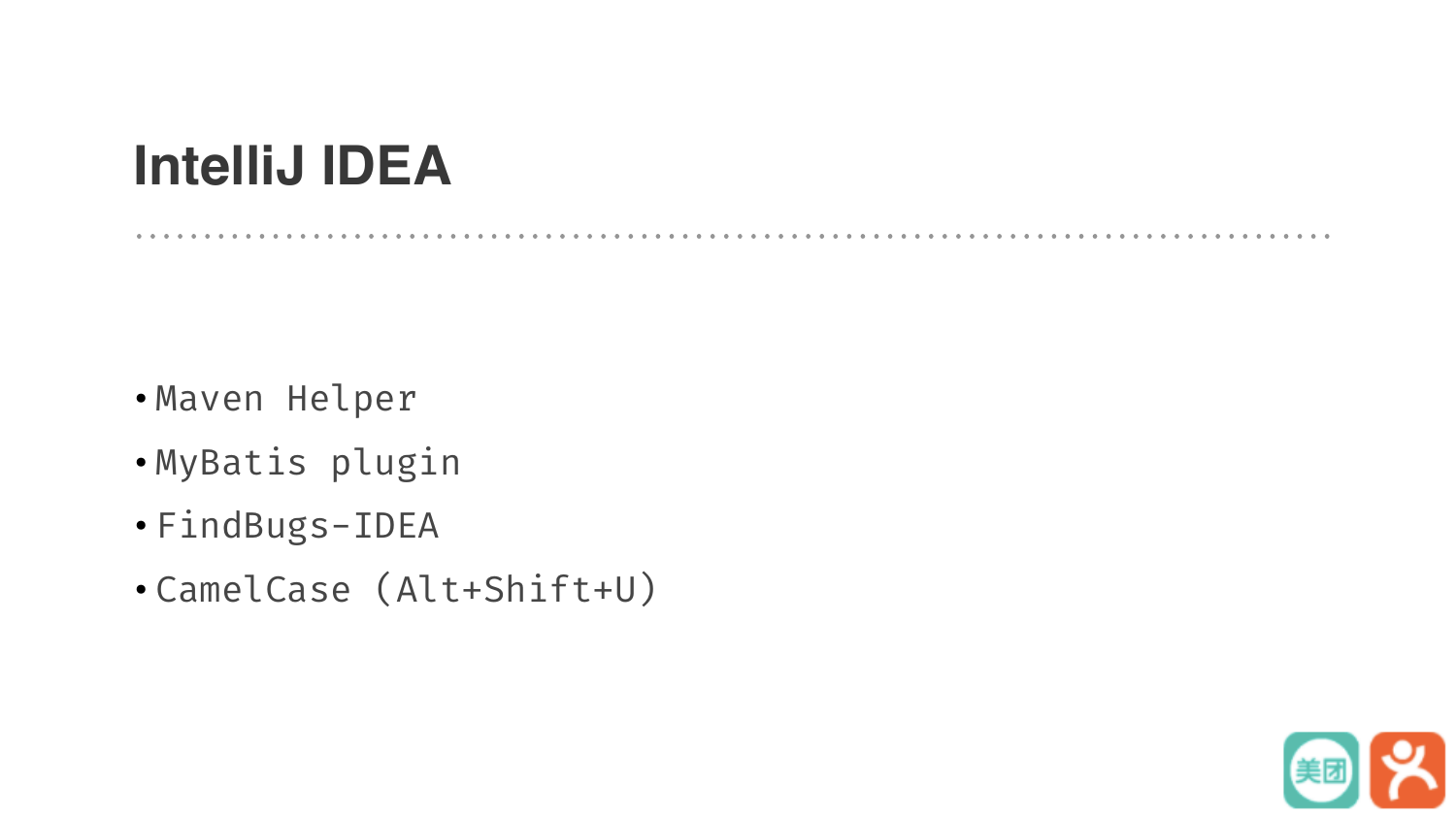## **IntelliJ IDEA快捷键**

- て+器+M 他码块抽取成方法
- •⌥+⌘+C 提取常量
- N+器+T 代码块surround
- Î+F7 智能步入
- $B+î+Enter$  智能补全
- $\text{ }$   $\text{ }$   $\text{ }$   $\text{ }$   $\text{ }$   $\text{ }$   $\text{ }$   $\text{ }$   $\text{ }$   $\text{ }$   $\text{ }$   $\text{ }$   $\text{ }$   $\text{ }$   $\text{ }$   $\text{ }$   $\text{ }$   $\text{ }$   $\text{ }$   $\text{ }$   $\text{ }$   $\text{ }$   $\text{ }$   $\text{ }$   $\text{ }$   $\text{ }$   $\text{ }$   $\text{ }$   $\text{ }$   $\text{ }$   $\text{ }$   $\$

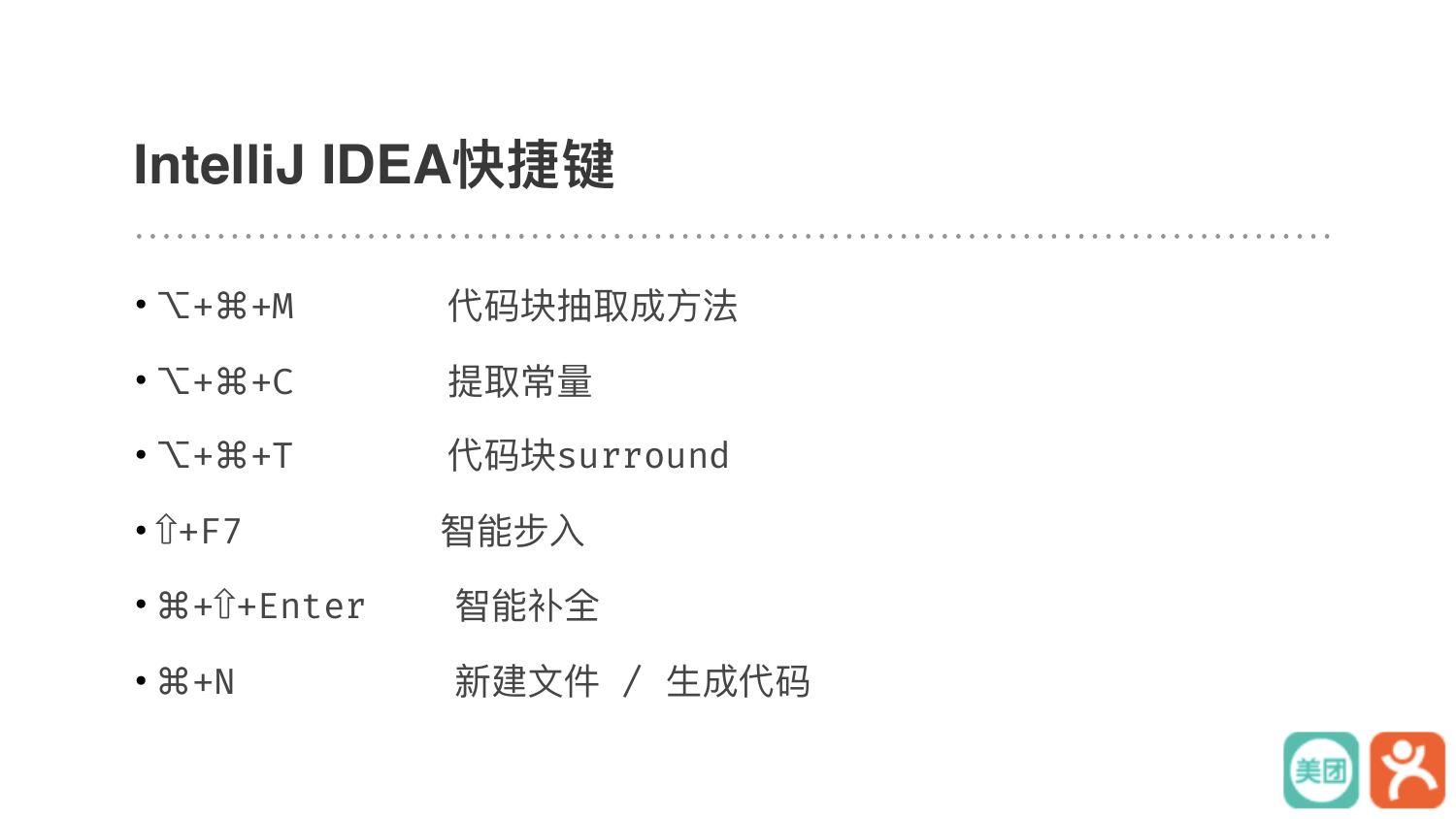### **Google Chrome**

- •JSON Formatter
- •Clear Cache

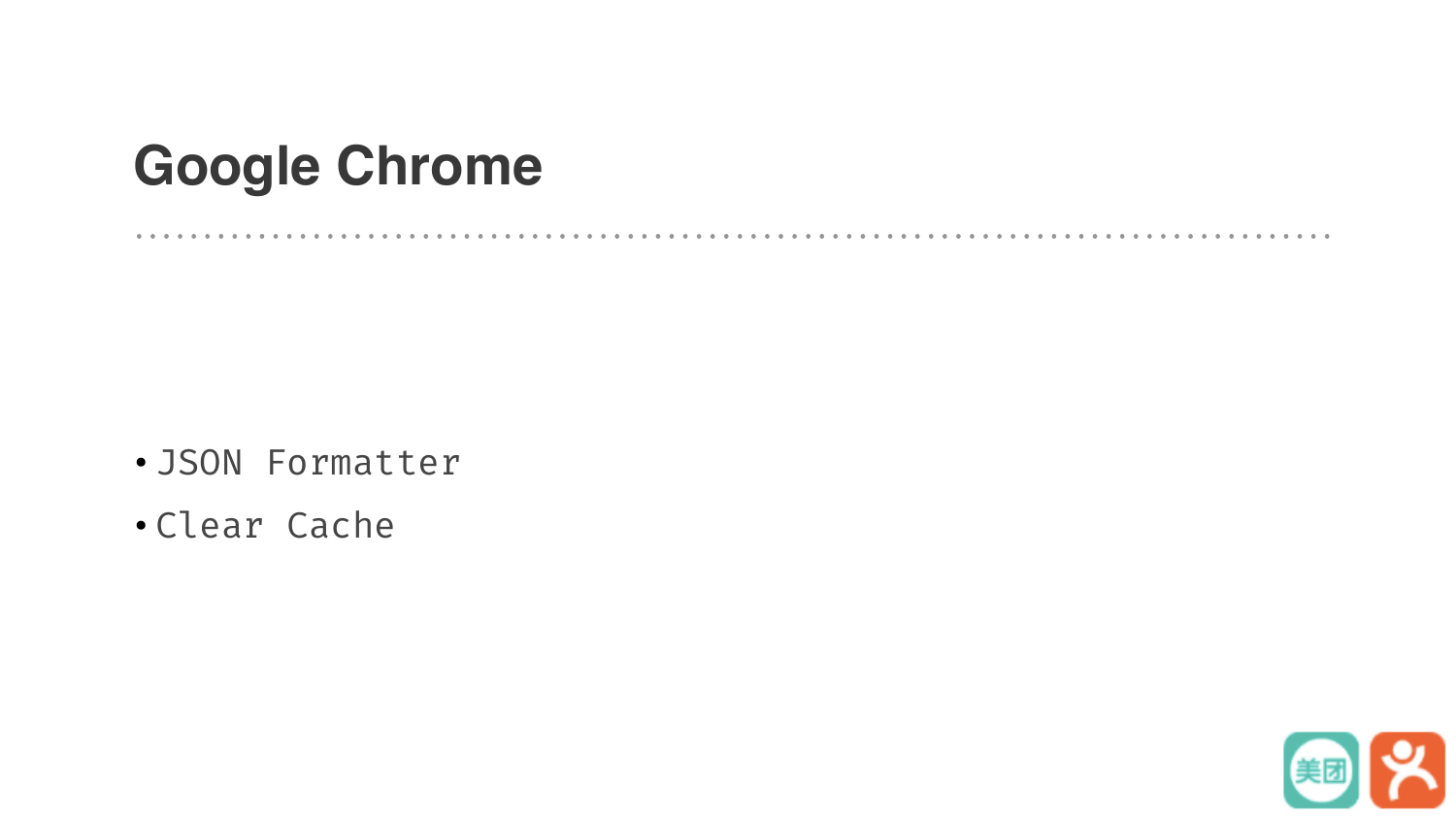| $\bullet\bullet\bullet$ | Console      |            |                                                         |         |
|-------------------------|--------------|------------|---------------------------------------------------------|---------|
|                         |              |            | Q Filter                                                |         |
| Time                    | Connection   | Database   | Query                                                   |         |
| 16:00:27                | test_seagull | cep_test_s | SET NAMES 'utf8':                                       |         |
| 16:00:27                | test_seagull |            | cep_test_s SHOW TABLE STATUS LIKE 'customer';           |         |
| 16:00:27                | test_seaguil |            | cep_test_s SET NAMES 'utf8mb4';                         |         |
| 16:00:27                | test_seagull |            | cep_test_s SET NAMES 'utf8';                            |         |
| 16:00:27                | test_seagull |            | cep_test_s SHOW CREATE TABLE `customer';                |         |
| 16:00:27                | test_seagull |            | cep_test_s SET NAMES 'utf8mb4';                         |         |
| 16:00:27                | test_seagull |            |                                                         |         |
| 16:00:27                | test_seagull |            | cep_test_s SELECT COUNT(1) FROM `customer`;             |         |
| 16:00:32                | test_seagull |            | cep_test_s SET NAMES 'utf8';                            |         |
| 6:00:32                 | test_seagull |            | cep_test_s SHOW TABLE STATUS LIKE 'customer_tenant';    |         |
| 6:00:32                 | test_seaguil |            | cep_test_s SHOW CREATE TABLE `customer_tenant`;         |         |
| 6:00:32                 | test_seagull |            | cep_test_s SET NAMES 'utf8mb4';                         |         |
| 6:00:32                 | test_seagull |            | cep_test_s SELECT * FROM "customer_tenant" LIMIT 0,100; |         |
| 6:00:32                 | test_seagull |            | cep_test_s SELECT COUNT(1) FROM 'customer_tenant';      |         |
| 6:00:33                 | test_seagull |            | cep_test_s SET NAMES 'utf8';                            |         |
| 16:00:33                | test seagull |            |                                                         |         |
| 16:00:33                | test seagull |            | cep_test_s SHOW CREATE TABLE 'customer';                |         |
| 16:00:33                | test seaguil |            | cep_test_s SET NAMES 'utf8mb4';                         |         |
| 16:00:33                | test seagull |            |                                                         |         |
| 16:00:33                | test seagull |            |                                                         |         |
|                         |              |            |                                                         |         |
|                         |              |            |                                                         |         |
| $\mathbf{G}$ $\bullet$  |              |            |                                                         | Save As |

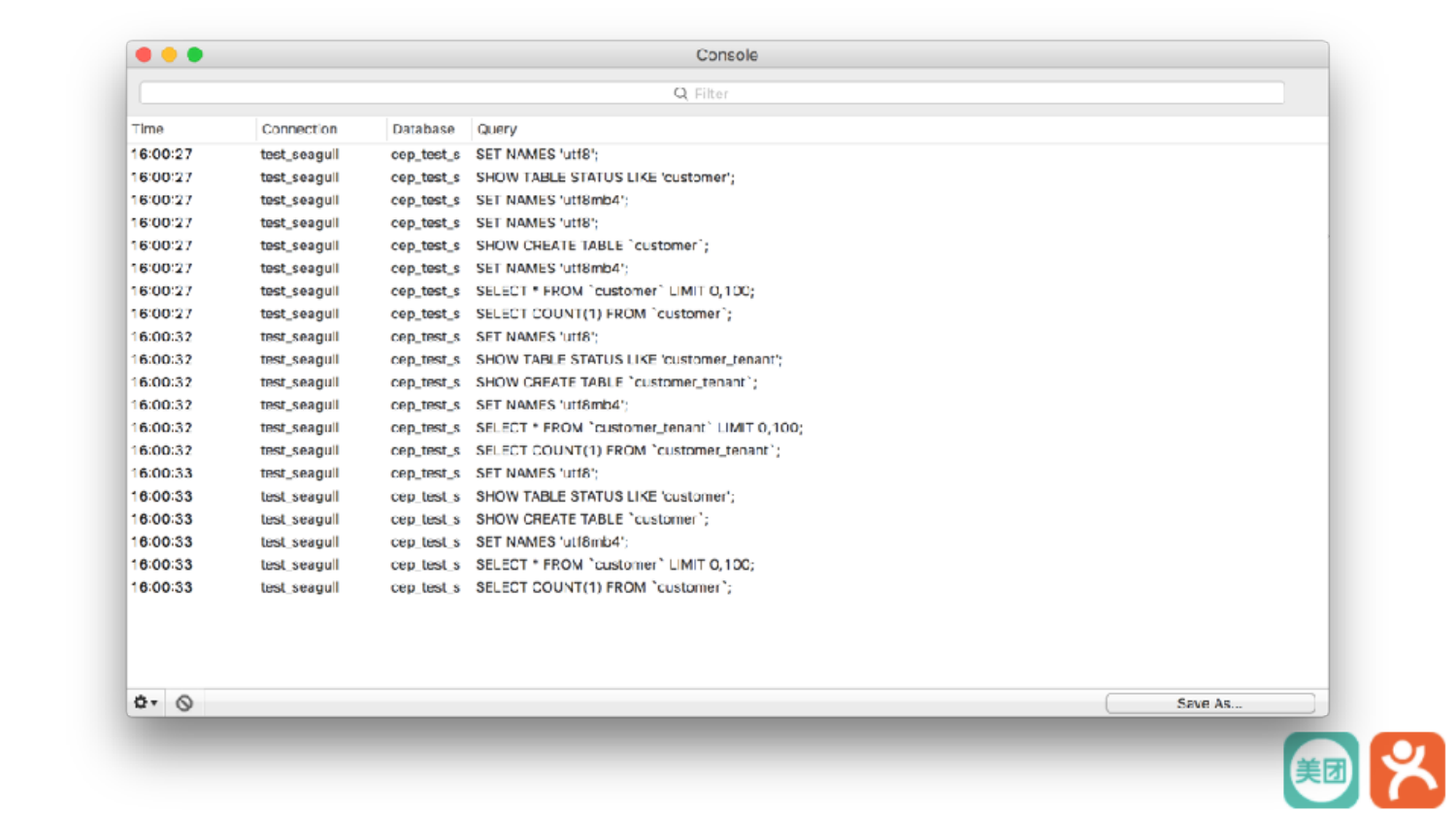

alias ag="ag --color-match=31" alias pack="mvn clean package -DskipTests=true -Dmaven.test.skip=true"